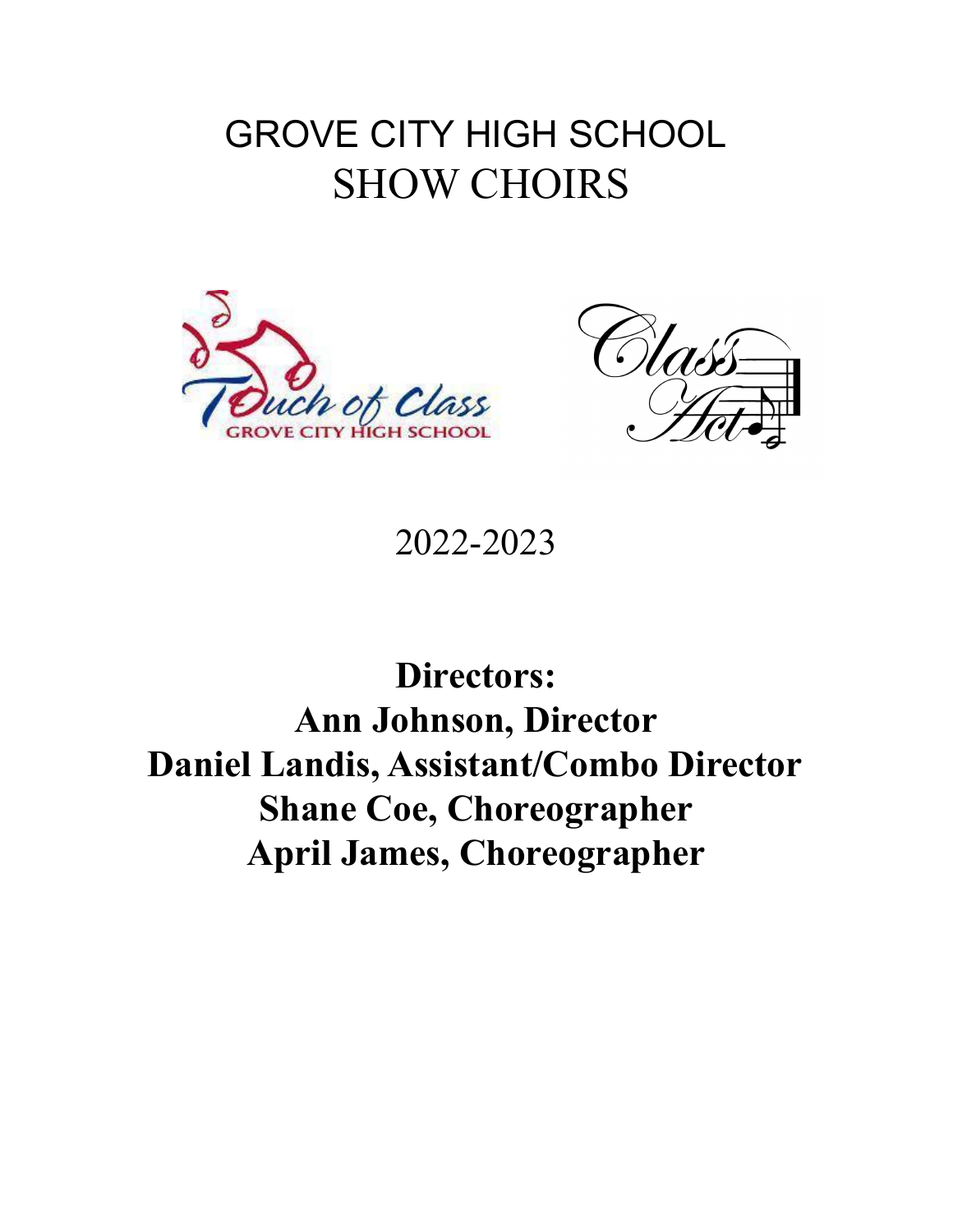# **STUDENT HANDBOOK**

### **STUDENT BEHAVIOR**

The Grove City Choirs have a long history of excellence. In order to continue this tradition as well as maintain a safe learning environment, the following policies have and always will be **STRICTLY ENFORCED** while students are participating in **ALL** choir activities:

**Smoking, consumption of alcohol, use of illegal substances or being under the influence of these, stealing, and direct insubordination are strictly forbidden at all times in accordance with school board policy. Violation of these while with the choir or at the choir events will result in removal from extra-curricular choral activities.**

**Use of profanity or public display of affection is not allowed at any time. Violation of this will result in severe disciplinary action by the directors and/or administrator.**

### **SCHEDULE**

The GCHS Choral Music Department has a tradition of excellence in performance. We plan to continue this pathway of success with many opportunities to perform in the community and surrounding communities. *With this packet, you will find a tentative SHOW CHOIR schedule for the 2022-2023 school year. Please begin putting these dates on your personal calendar.*

*This schedule is subject to change.* Updates or changes will attempt to be made at a reasonable time prior to the event so that students and parents may plan accordingly. Call times and performance times will be announced prior to the event as well. *If you have conflicts with any of these events, please notify a director, as explained above, as soon as possible. Students are required to participate in all competitions.*

**Touch of Class** Rehearses every Monday 2:30-4:30pm (sometimes 5:00pm **Class Act** 4:30-6:30pm (sometimes 7:00pm) **Competition weeks** we rehearse Thursdays 6:00-9:30pm in addition to our regular Monday rehearsals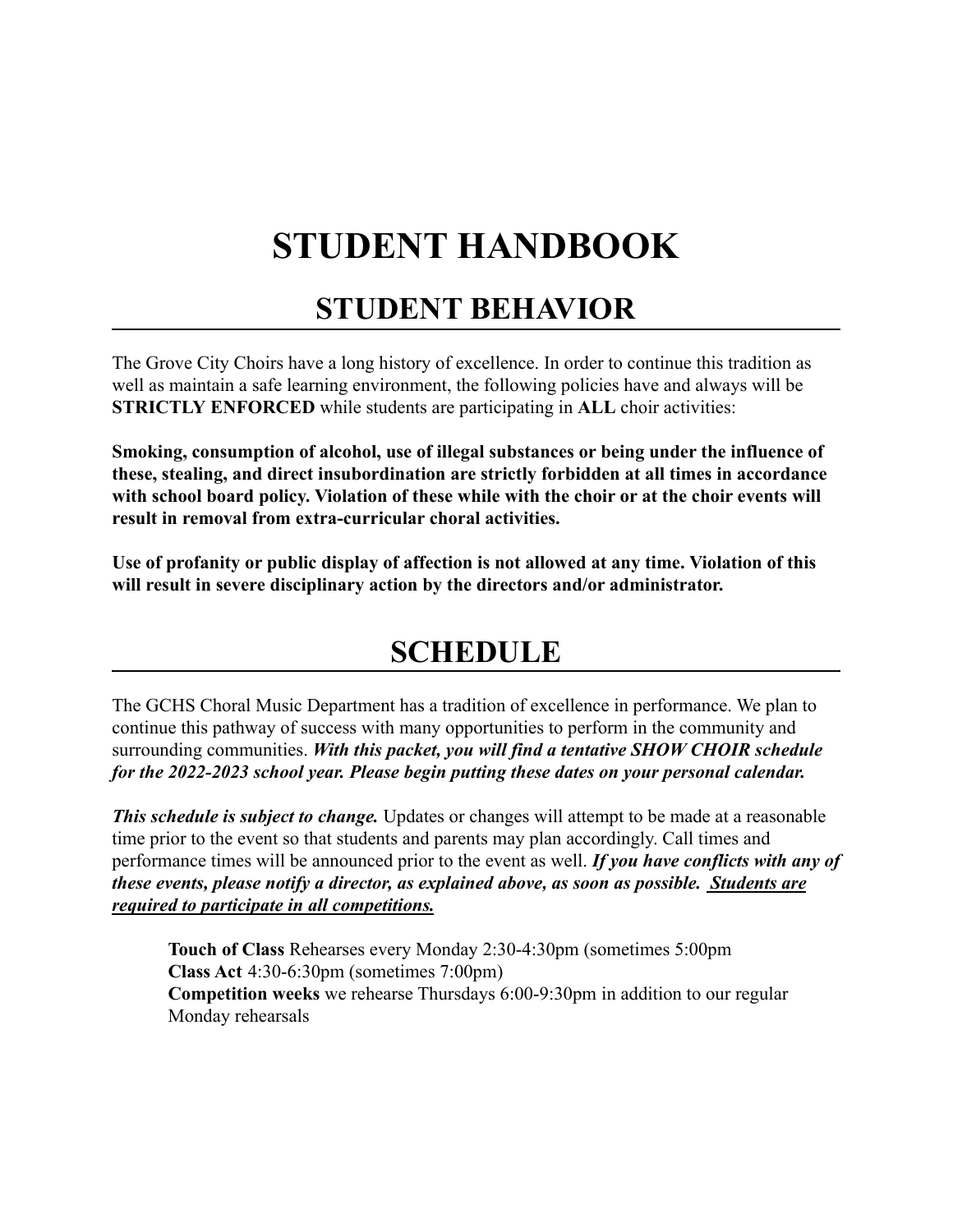### **ATTENDANCE POLICIES**

Attendance at all rehearsals and performances is crucial for not only the success of the ensemble, but for the development and assessment of student skills and understanding. *Thus, all rehearsals and performances are mandatory and graded events!*

#### A. **REHEARSALS**

The only excuses for missing rehearsals are as follows: Family emergency, personal illness, or extenuating circumstances as deemed acceptable by Ms. Johnson. These absences must be *submitted by a parent or guardian in writing* to Ms. Johnson *at least one week prior to the rehearsal if conflict is known.* Any unexcused absences from rehearsals will result in one or more of the following:

- 1. Deduction of grade
- 2. Loss of performance opportunities
- 3. Removal from leadership responsibilities

#### B. **PERFORMANCES**

All Choir members are required to attend all performances. The same policies apply for unexcused absences from performances. If a student has an extenuating circumstance or conflict with a performance, their parent must notify, *in writing,* Ms. Johnson *no later than one month before any performance.* Any unexcused performances will result in one or more of the following:

- 1. Deduction of grade
- 2. Loss of performance opportunities
- 3. Removal from leadership responsibilities
- 4. THREE UNEXCUSED ABSENCES/TARDIES =

PROBATIONARY STATUS possibly including exclusion from performances.

I. In the spirit of providing ample opportunities, we take more members than fit on stage. All new members and Swings will potentially be 'out' for a number. However, they are expected to rehearse full time every number in the show, in the event that they need to fill in for a missing member (believe it or not this happens all the time!).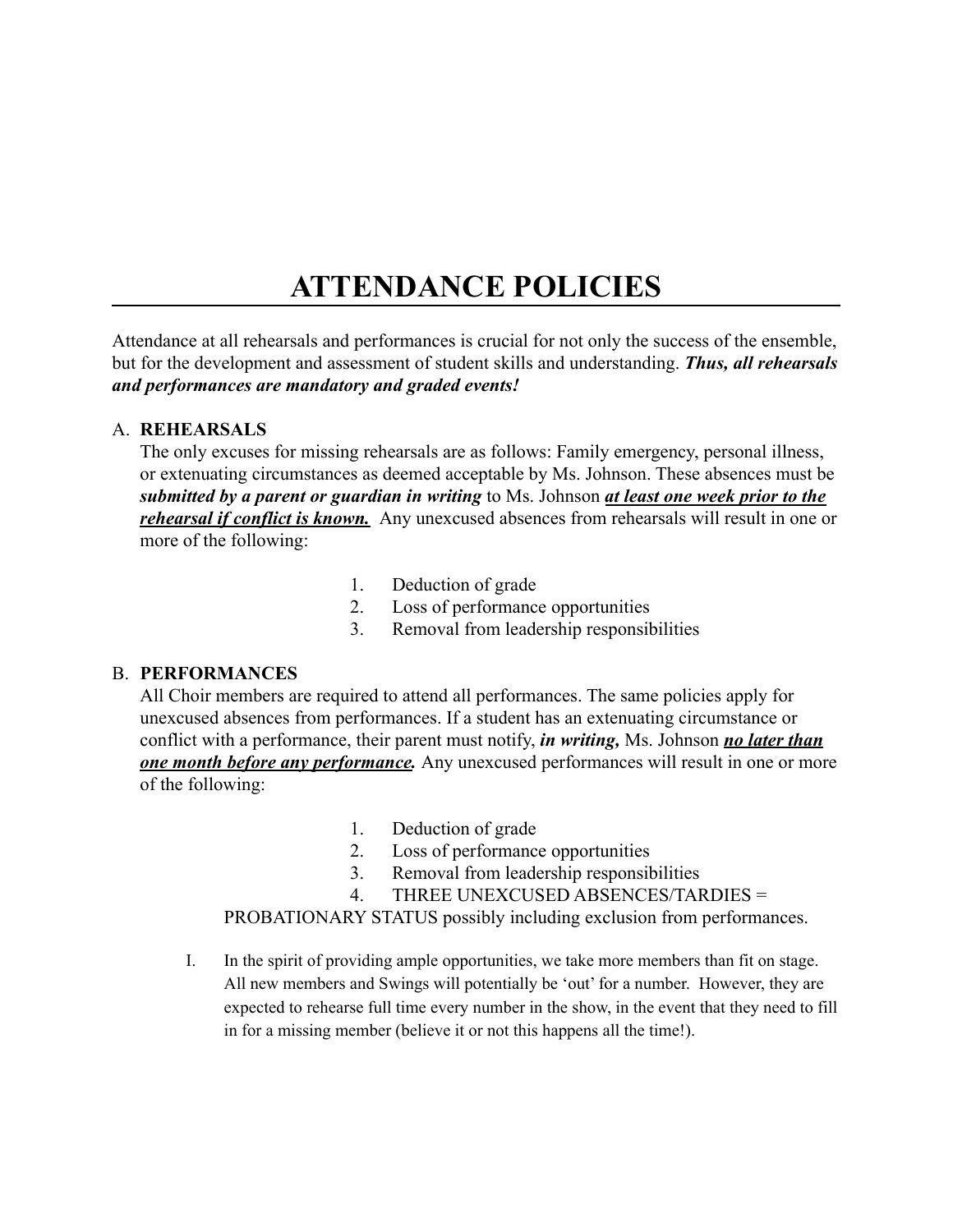- II. In the case of a "fast transfer" from one sport/activity to show choir, packing a dinner or having food delivered to the student to "eat on the go" may be required. Missing rehearsal to get fast food is NOT PERMITTED. WATER BOTTLES ARE ACCEPTABLE AND ENCOURAGED AT ALL REHEARSALS!!!
- III. The Monday and/or Thursday after school rehearsal before a performance or competition is MANDATORY and cannot be excused. Students will not perform if they are absent from a rehearsal the week of a competition. A swing will go on in their place. More than one absence during class the week of a performance will result in removal from the performance.
- IV. SWINGS may challenge any singer/dancer they feel they may be able to out-perform at any time. The Swing must inform the DIRECTOR of the challenge interest and arrangements will be made for the challenge to occur. Swings MAY NOT approach or discuss the desire to challenge the student they would like to challenge directly. If the Swing wins the challenge they will go in for the singer/dancer at the next performance until that singer/dancer improves and challenges their spot back. They may not challenge for their spot back until one performance has taken place.

#### C. **REQUIREMENTS FOR EXCUSED ABSENCES**

There are only a few "extenuating circumstances" that will be deemed by Ms. Johnson as an excused absence from a performance. *Students will be given a written assignment at the time of the absence to be completed in place of their performance grade.*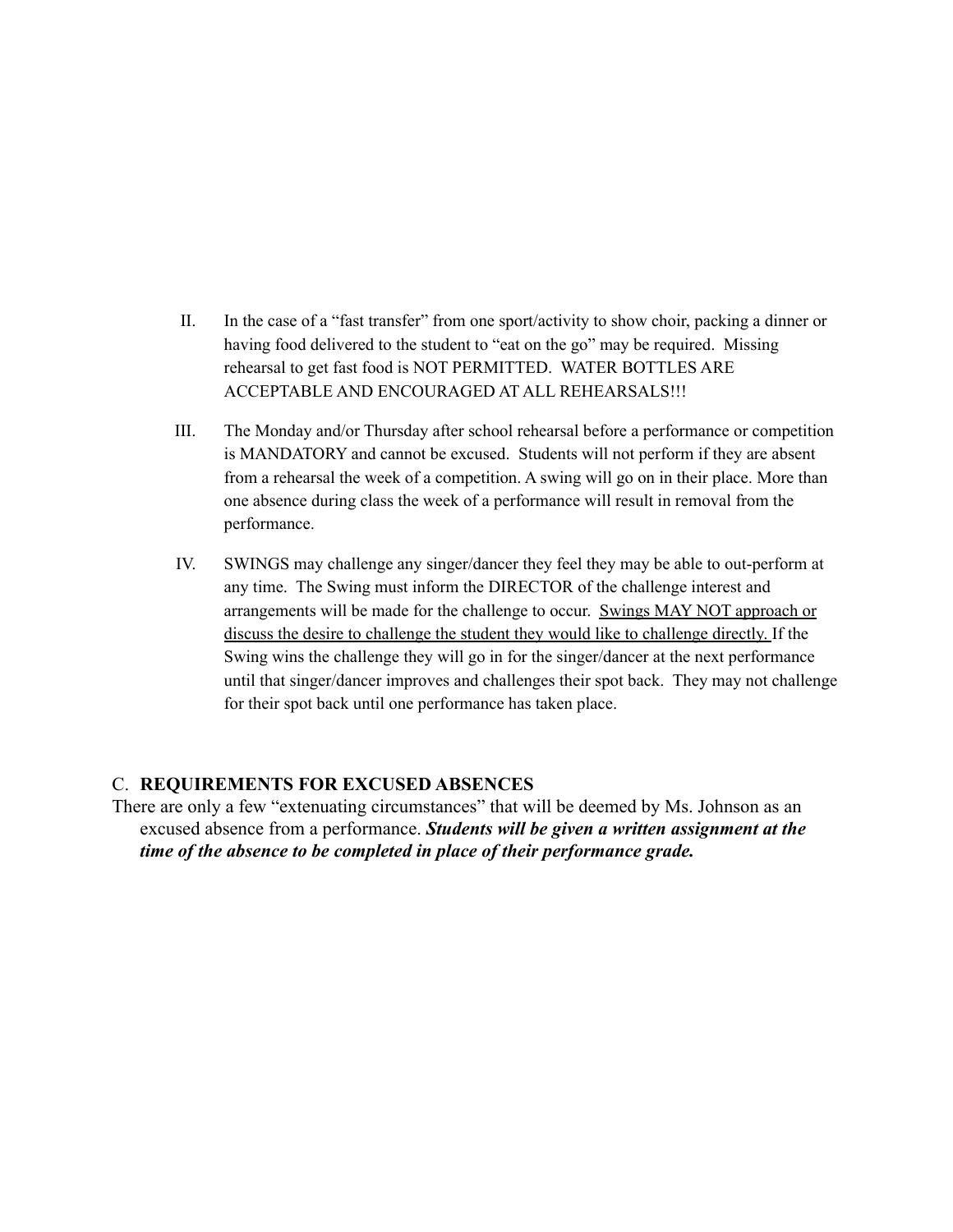

## **TARDINESS POLICIES**

Students are expected to be punctual for all choir events. For example, if the rehearsal is schedule for 4:30pm, the students should arrive with adequate time to prepare for the rehearsal to begin at 4:30pm.

Tardiness at a rehearsal or performance may result in temporary suspension from future choir events and/or loss of performance opportunities. It will also result in a lower 9-week grade.

### **REHEARSALS**

During every rehearsal, before/after school, the following policies will be in effect from start time until release from rehearsal:

- 1. Students are to show respect and attention towards any director, chaperone, dance captain, or section leader.
- 2. Please be on time to every rehearsal and performance.
- 3. Be courteous and respectful of others during and after rehearsal and performances. *Remember: We're a team!!*
- 4. Students are to begin rehearsals with stretching/running/conditioning led by the dance captains/student leaders. *A medical excuse must be provided if a physical injury requires a student to modify any physical activity.* This is a portion of their grade and requirement for physical education credit.
- 5. When asking a question, please raise your hand and wait quietly until called upon.
- 6. Dress in appropriate dancing attire for rehearsal (shorts/sweats, comfortable shirt, dance shoes). *NO FLIP FLOPS, CROCS, SLIP ON SHOES, REVEALING CLOTHING OR JEANS!!*
- 7. Take special care of your costume items and props!! Garments should be hung up properly and props placed in their appropriate bin.
- 8. ALL STUDENTS need to help in the set-up/teardown of the set and props for rehearsals. Designated jobs will be assigned to individuals.
- 9. Immediately address any problems with other show choir members, etc., to a director.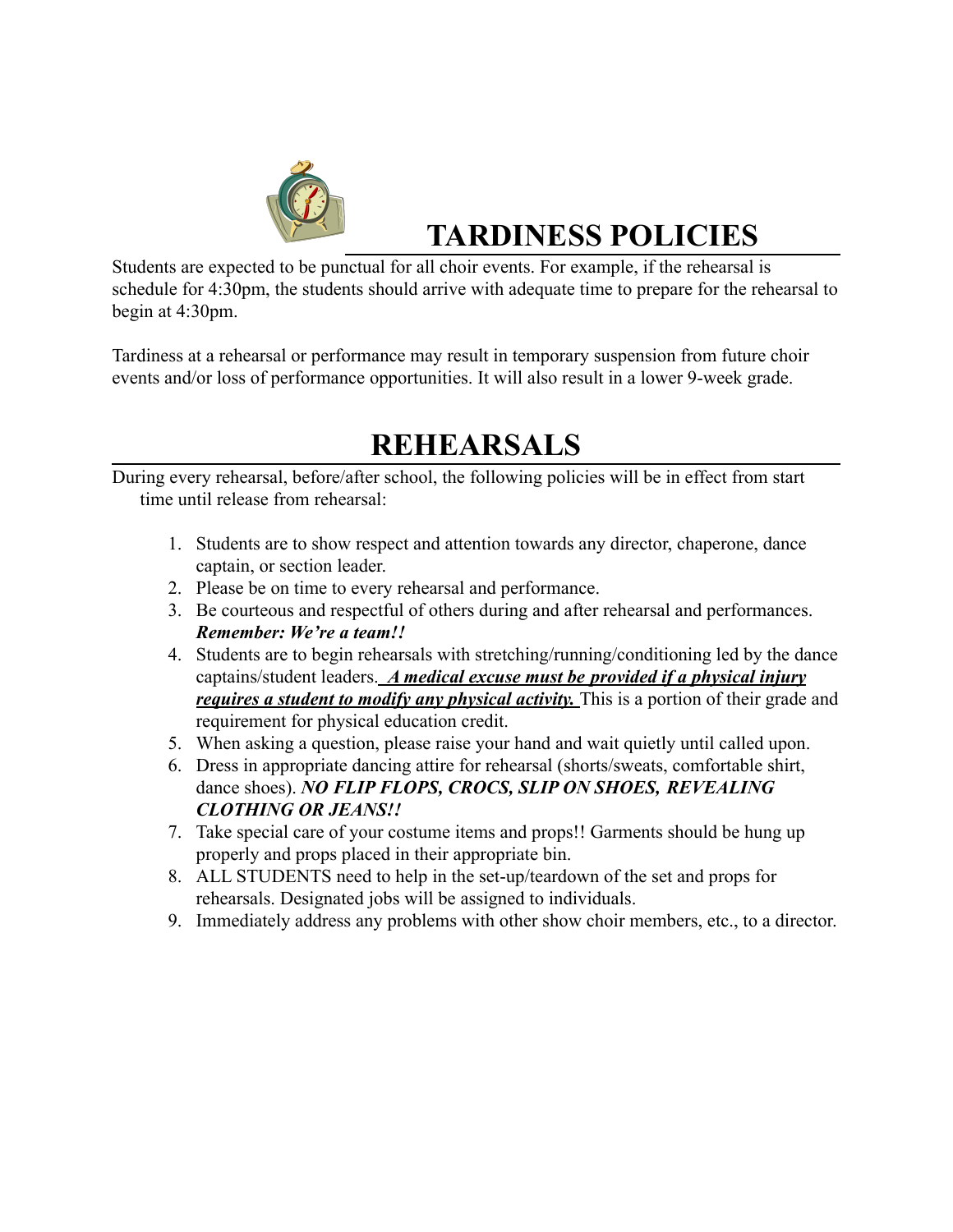## **GRADES**

Students are required to maintain a 2.0 GPA during the competition season to remain eligible. Grades will be checked periodically by the directors to identify students who are falling behind academically. This rule ensures students are taking care of their minimum academic requirements. Parents are strongly encouraged to set stricter guidelines on grades and participation at home. The directors will support these family driven policies when we are made aware of them.

#### **GROOMING AND APPEARANCE**

Since appearance is a critical portion of our scoring in a competition setting, group members are expected to conform somewhat to the established "norm" of the show choir world. Any dramatic change in appearance, such as hairstyle/color, may result in non-performance.

A specific look for hair style and make-up will be determined in the fall and expected of all students at competitions in order to maintain a precise appearance throughout the group.

**Glasses are NOT recommended on stage during performances. They fly off, break and are a hazard.**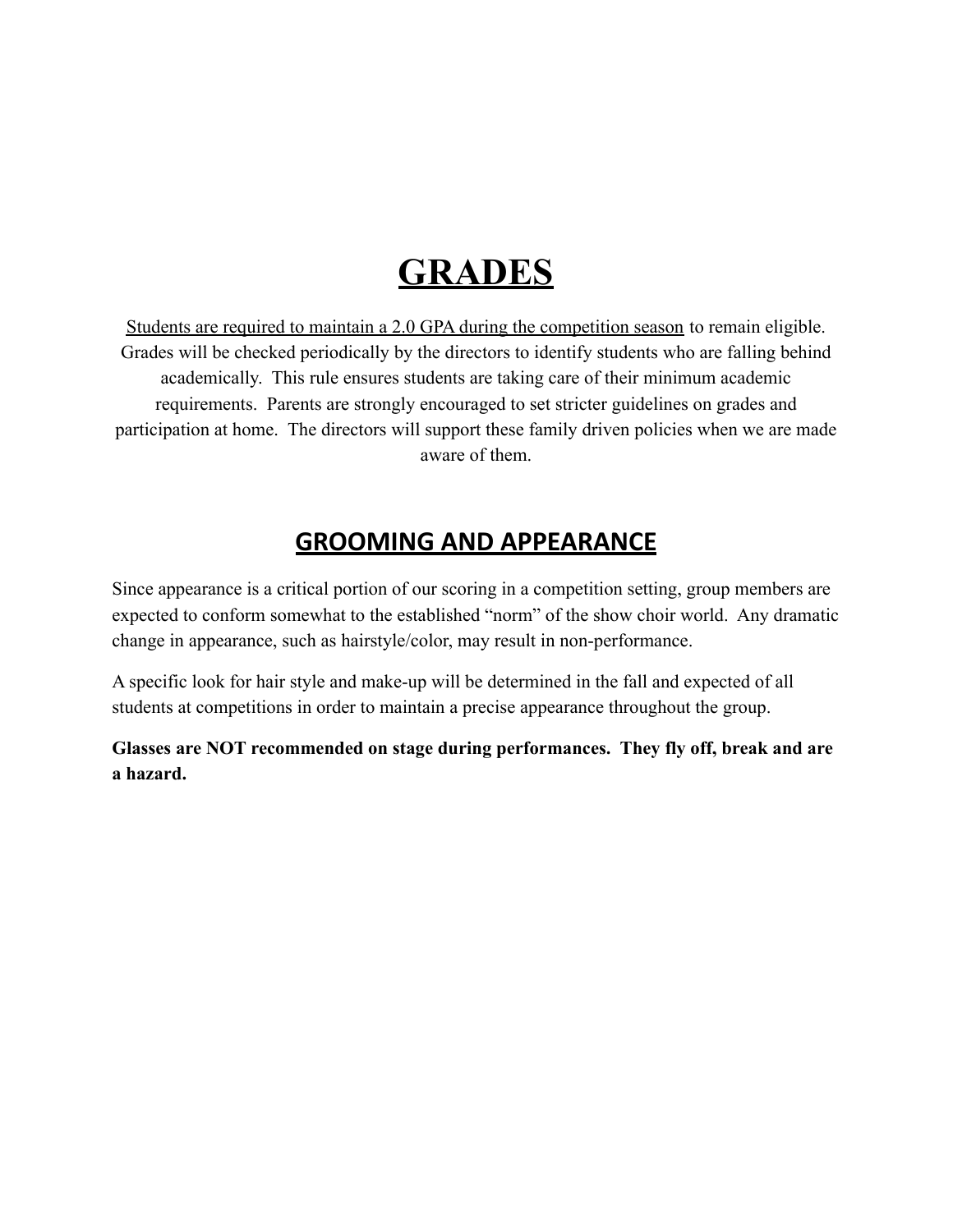## **COSTUMES & FEES**

Show choir members will be expected to purchase their costumes for the upcoming season which usually consist of two to three different outfits. The directors/boosters will take care of ordering these items. Payment plans will take effect throughout the year to help students pay and/or raise money for these items. The choir booster organization does not have enough reserve funds to purchase costumes for each member so *it is crucial that every member adheres to these payment plans so that costumes can be ordered at appropriate times. Please be sure to register for Charms. You will receive information for how to register via email. If paying by check please make payable to Grove City High School Choir Boosters.*

*For the 2022-2023 season cost is \$1000.00 to be a singer-dancer \$1500.00 for women in both show choirs. This includes the \$50.00 fee for each student's required concert choir. The \$5.00 booster fee is at the discretion of each family.*

*\$175.00 to participate in the 7C's combo band or crew.*

This year the fee schedule includes the cost of dance camp, clinics, costumes, music, choreography and transportation. Costumes include the opener outfit, the closer outfit, shoes, and one set of undergarments (undergarment and tights for ladies and undershirt and socks) and any additional item the Director should deem necessary. Additional items a student may wish to purchase such as make-up, a second pair of tights, t-shirts, warmup jackets, warmup pants and polo's are an additional cost. Most likely some upperclassmen will already own some of these items and will not need to repurchase them. *Fundraisers will be made available throughout the year to help defray the cost.*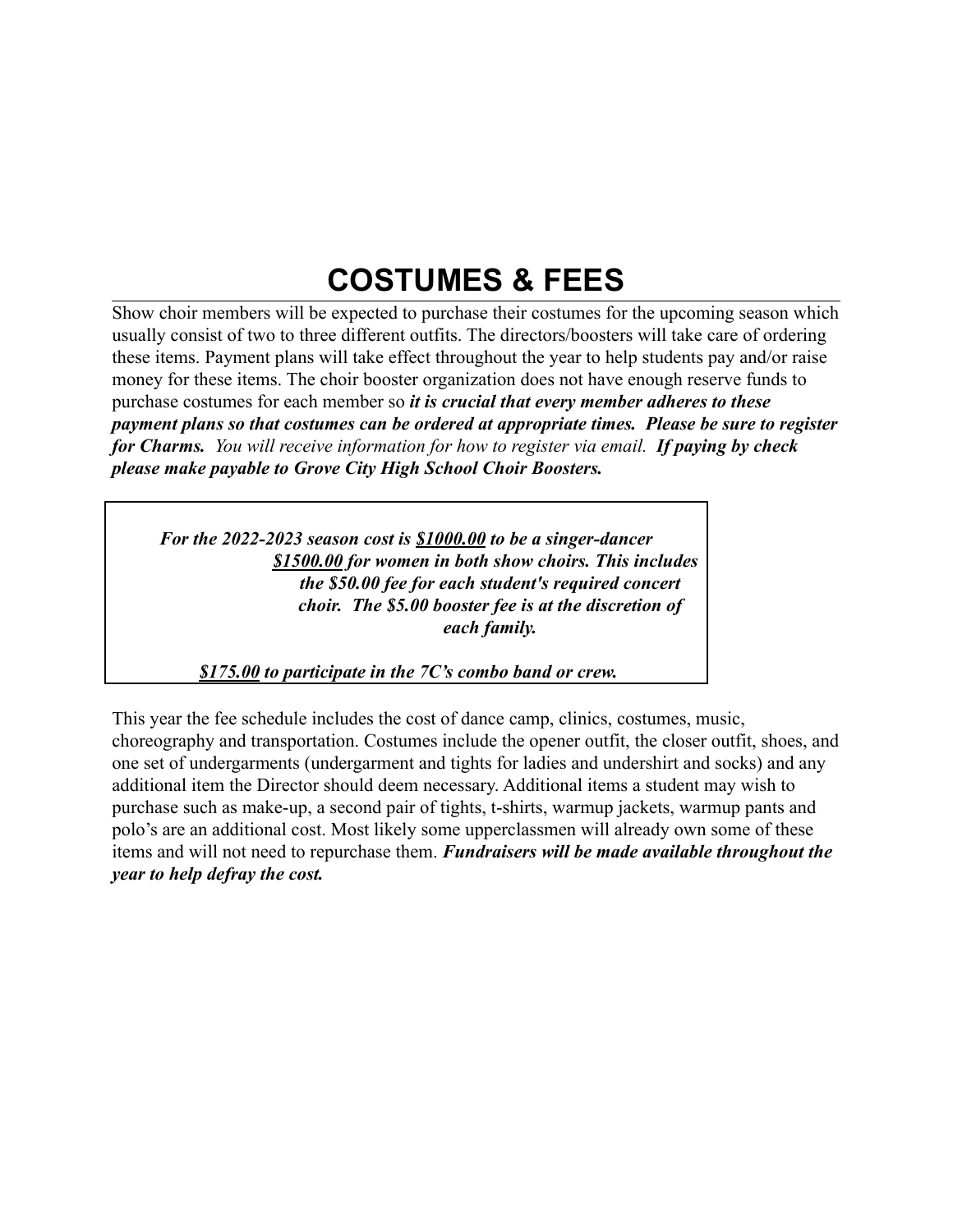# **COSTUMES & FEES CONTINUED**

This year, to aid in the payment of fees, we have come up with a system that will allow parents to make payments over eight months until their child's account is paid off. If you and/or your student participate in fundraising activities or your student is a returning member and has a credit balance coming into the year, this payment plan will be adjusted to reflect this. *Reminder: You must be a member of the GCHS Choir Boosters to participate in fundraising if you wish to receive profit credit)*. In this case, the treasurer will inform you of your updated payment schedule. The first two payments must be received to participate in Dance Camp. **All fees must be paid in full by December 15th to participate in Show Choir competitions beginning in January.** *ALL PAYMENTS WILL BE MADE THROUGH CHARMS. If you have any questions or concerns please contact Joanna Kinner [gchscbtreasurer@gmail.com](mailto:gchscbassistanttreasurer@gmail.com)* **The most important thing is to keep the lines of communication open in regards to payments.**

| <b>Student Payment per Month</b> | <b>TOC or CA</b> | <b>TOC/CA</b> | <b>Combo/Crew</b> | <b>Concert Choir</b> |
|----------------------------------|------------------|---------------|-------------------|----------------------|
| May24                            | \$200            | \$200         |                   |                      |
| June 15                          | \$125            | \$200         |                   |                      |
| July 15                          | \$125            | \$175         |                   |                      |
| <b>August 15</b>                 | \$125            | \$175         |                   | \$50                 |
| September 15                     | \$100            | \$175         |                   |                      |
| October 15                       | \$100            | \$175         | \$75              |                      |
| <b>November 15</b>               | \$100            | \$175         | \$50              |                      |
| December 15                      | \$100            | \$175         | \$50              |                      |
|                                  |                  |               |                   | \$50                 |
| <b>TOTAL</b>                     | \$950            | \$1,450       | \$175             |                      |

**\*Fees are NON-REFUNDABLE in the event a student quits or is dismissed from the group. By signing the show choir contract you are adhering to this policy.**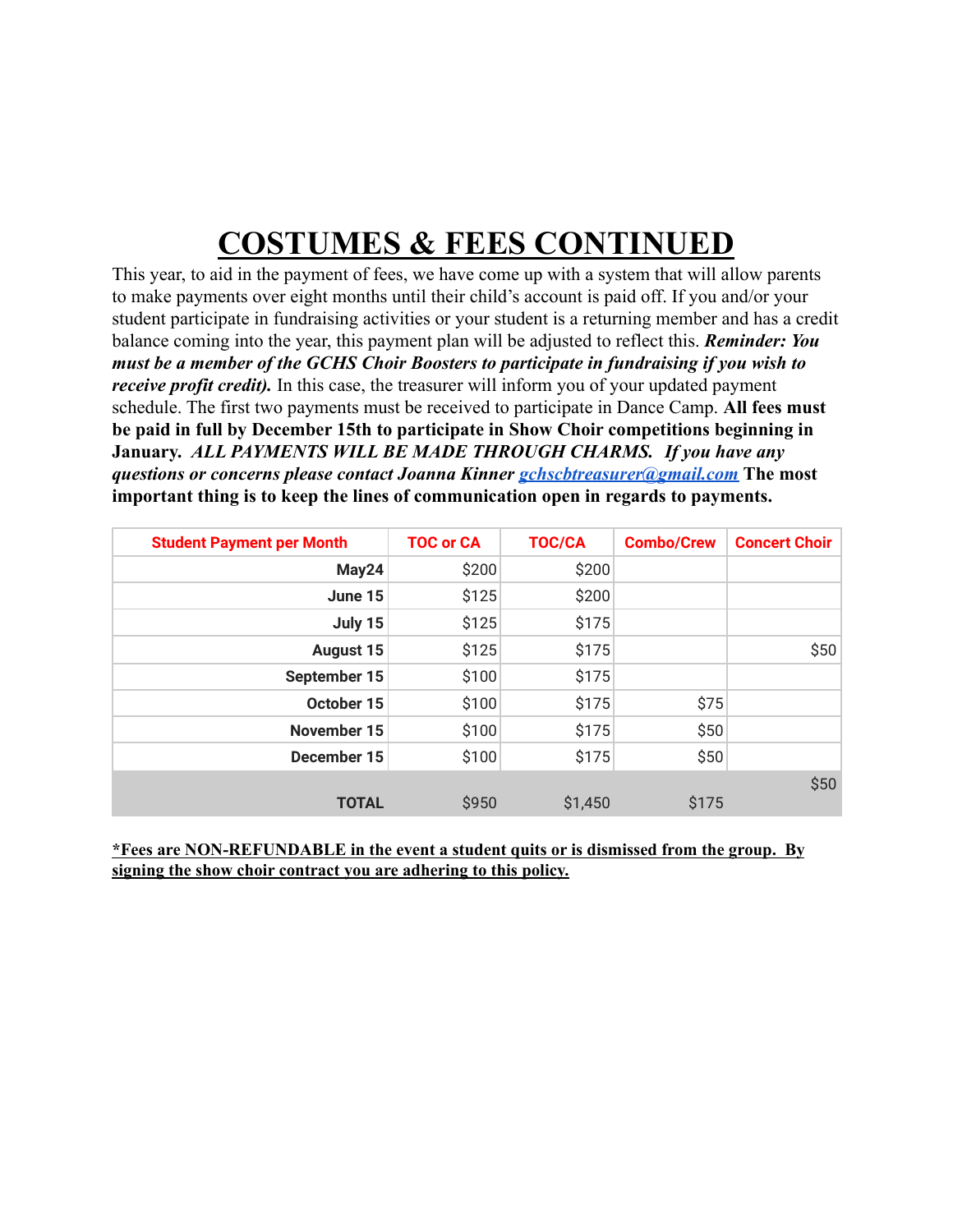## **COMPETITIONS**

The show choir competition season is from January through March. During this time, TOC and Class Act will have several Saturday competitions. Though the show choirs have performances throughout the entire school year, this time of the year is one of the busiest. Students are expected to be on their best behavior during these competitions as they are representing our groups, Grove City High School, and South-Western City Schools. *Any violation of the choral department or school rules will result in disciplinary action and/or removal from show choir.*

Competitions and school performances are extremely important and therefore cannot be missed. In an activity that is so TEAM-BASED, it is IMPERATIVE that we have all members present for competitions. If a judge sees a "hole" in our blocking, due to missing members, this affects every member of the group, can potentially affect our overall score, and ultimately our placing at the competition.

IN GENERAL…a team-based ensemble requires 100% commitment 100% of the time, which means planning ahead, balancing a busy schedule, and making sacrifices on occasion.  $\odot$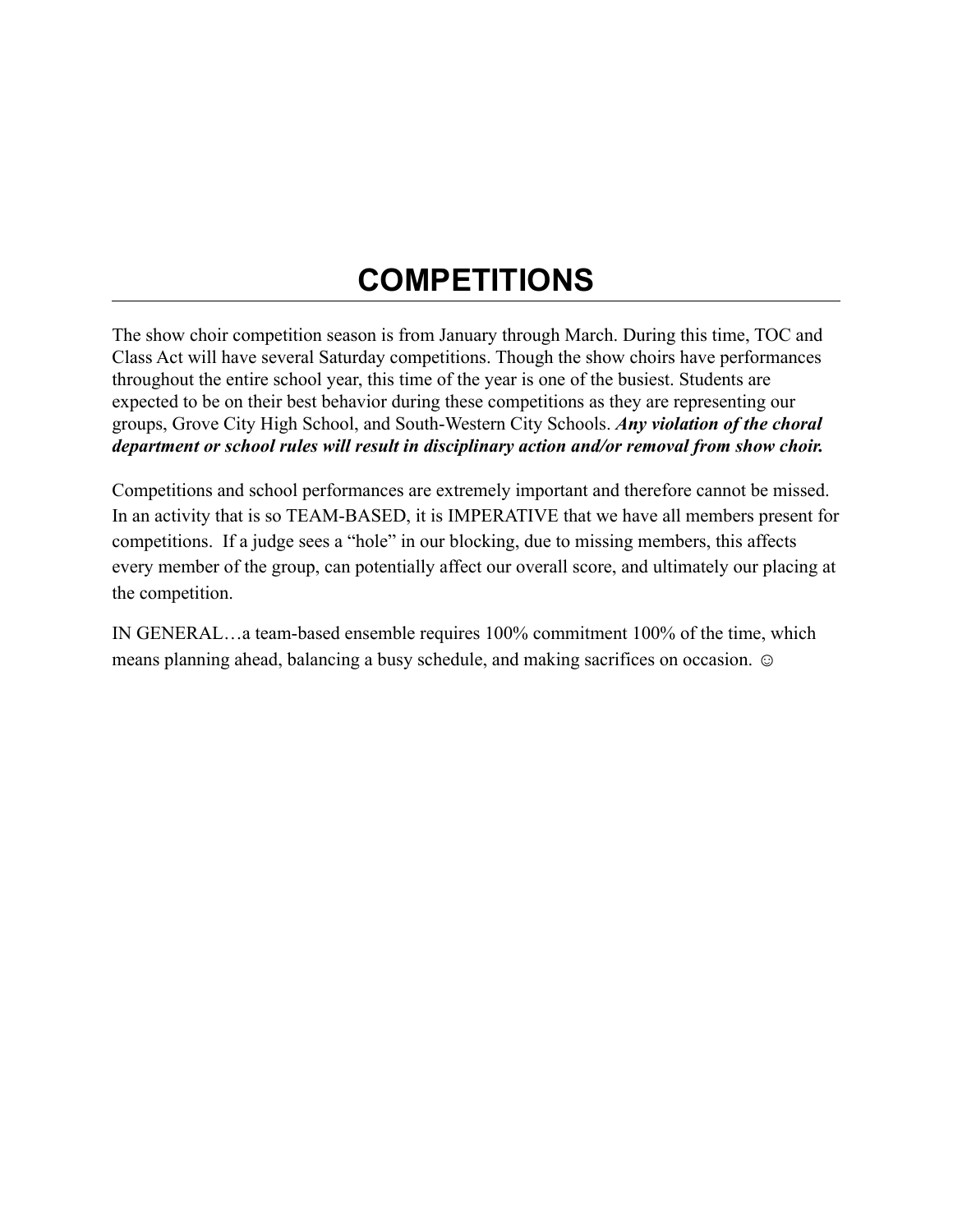## **TRAVEL CONDUCT**

When traveling with the show choir, the following rules will be in effect from meeting time until released from the group at the end of the event:

- 1. All District, School and Choral Music Department policies are in effect.
- 2. Use moderation in talking (and singing) when traveling on the bus.
- 3. All regular school bus rules apply.
- 4. By law, the driver is in control of the bus.
- 5. By directors' law, the CHAPERONES are in control of the students.
- 6. Both the front and rear seats will be reserved for the chaperones.
- 7. Do not board the bus until you are asked to do so.
- 8. Stay on the bus until you are asked to unload.
- 9. Handle your performance garments carefully when traveling.
- 10. BE ON TIME (which means be early) to all events.



#### *It is your responsibility to be on the bus at the designated time, both when leaving and returning to the school.* If a member is left behind, parents will be notified as soon as possible so that arrangements can be made to pick up the student.

- *No Student will be permitted to drive on a school-sponsored field trip.* A choir member may be excused from riding home on the bus after the conclusion of the event, if the following guidelines are observed: *The parent or guardian must complete the "Student Dismissal" google form by 11:59pm the Thursday before an event.* This form can be found on the GCHS Choir Website.
- *District policy states that a student may only ride with his/her own parents when special permission is granted. Likewise, the parent or designated adult must sign the student out with the head chaperone before leaving.*